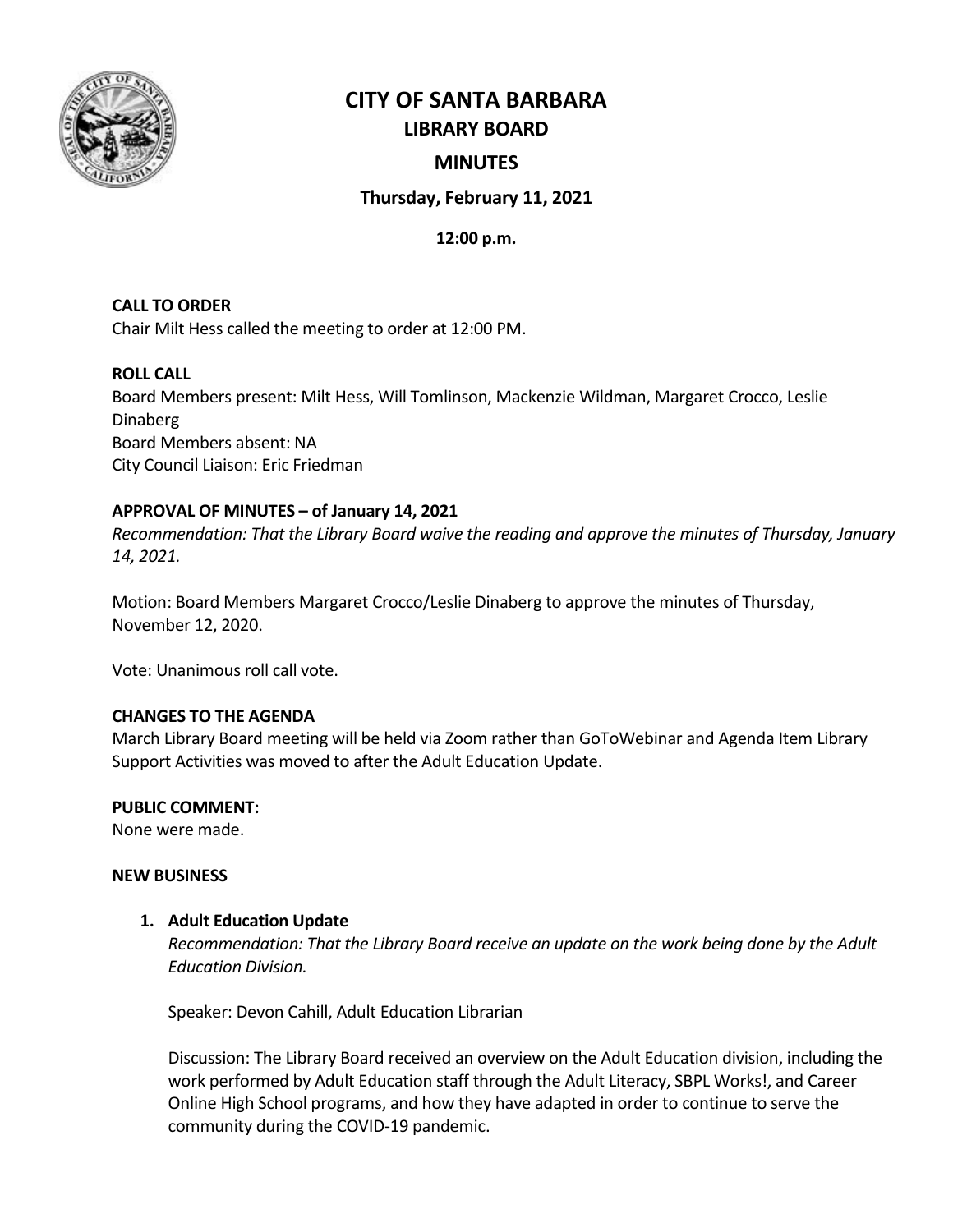Public Comment: None were made.

**ACTION:** The Library Board received an update on the work being done by the Adult Education Division.

#### **LIBRARY SUPPORT ACTIVITIES**

Santa Barbara Public Library Foundation

Discussion: The Library Board received an update from the Foundation Director, Lauren Trujillo, about what the Foundation has been working on, including the facilitation of a pass-through grant for \$20,000 from an anonymous donor for new technology at the Eastside Library and continuing work on the Library Plaza Campaign. The Library Plaza Campaign continues to grow in momentum, with the Foundation having established a communications team and successful virtual tours with Library Director Jessica Cadiente to provide a safe way for donors to preview the project.

#### **LIBRARY DIRECTOR'S REPORT**

#### **2. Building and Grounds**

*Recommendation: That the Library Board receive the monthly Library Director's Report, Building and Grounds.*

Speaker: Jessica Cadiente, Library Director

Discussion: The Library Board received the Library Director's Report on Building and Grounds. The Library's Grab and Go service is still ongoing with a potential expansion of open hours coming in March for all locations. In order to make it easier for patrons to find the Grab and Go area, the fencing that surrounded the Anapamu Central Library entrance has been taken down. During the significant rain event that occurred on January 28, 2021, the Central Library experienced significant flooding, with repairs needed for the walls where the flooding occurred. In regards to the Capital Improvement Plan presented to the Board in November, priorities remain the Lower Level renovation, security cameras for the Eastside Library, and the Central Library ADA Elevator with the Library hoping to present an update on the Library Plaza Campaign work and Naming Guidelines to City Council on April 14, 2021.

Public Comment: None were made.

**ACTION:** The Library Board received the Library Director's Report on Building and Grounds.

#### **3. Programs**

*Recommendation: That the Library Board receive the monthly Library Director's Report, Programs.*

Speaker: Jessica Cadiente, Library Director

Discussion: The Library Board received the Library Director's Report on Programs. The Library has been doing virtual outreach to local elementary schools and met with over 170 students from Roosevelt Elementary School to walk them through how to use their Student Success Cards and how to access Library resources. This is in addition to the in-person outreach being done at Harding Elementary School to hand out various Maker and STEAM craft kits. The Indie Book Club continues to be popular and the Library is collaborating with the Santa Barbara Independent to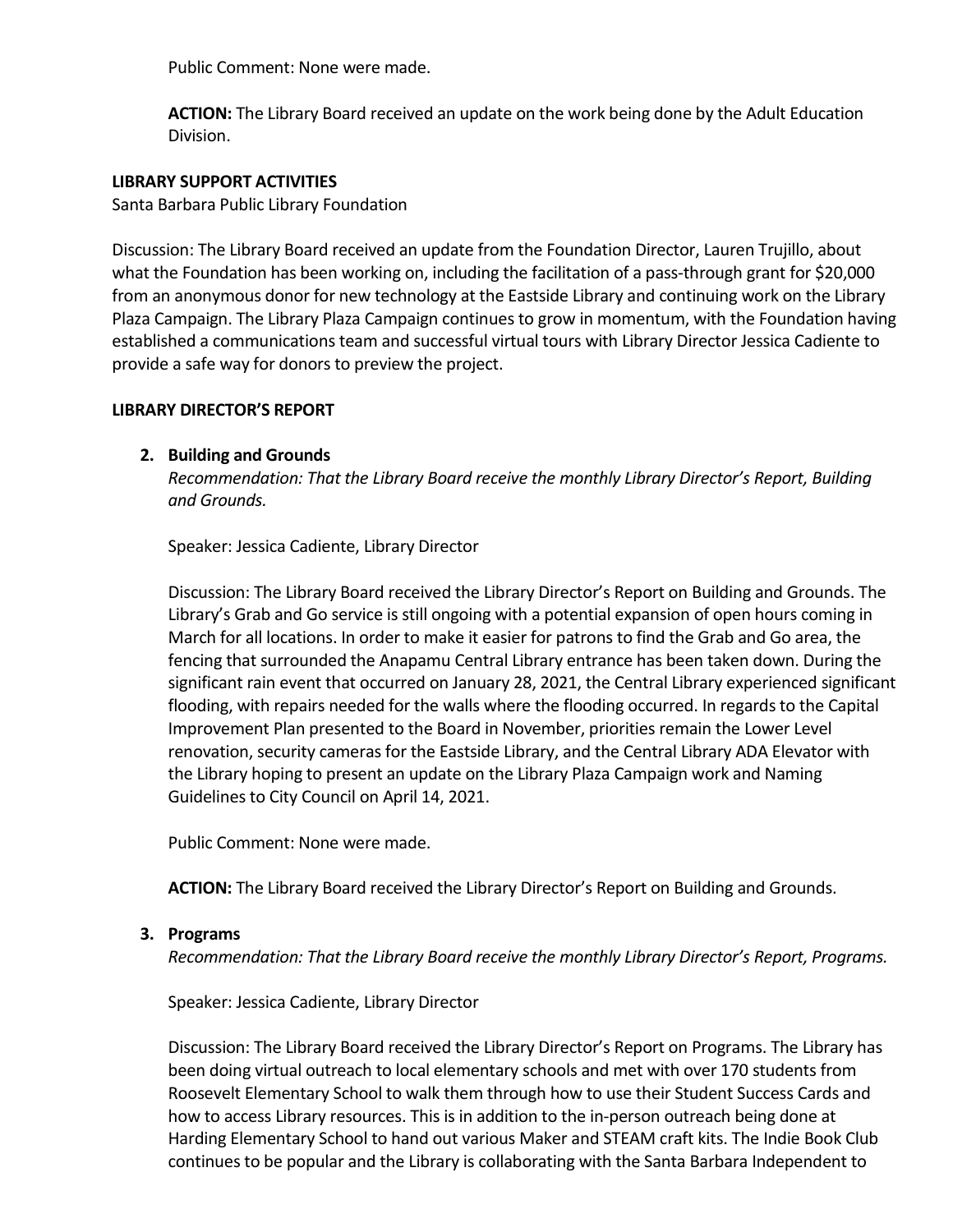better market this program to the community. Since 2021 marks the 20<sup>th</sup> anniversary for SBPL's SB Reads program, planning is already underway for this event. The Central Library is also the sponsor for the Poet Laureate Program for the City, in collaboration with the Office of Arts and Culture at the County, and is accepting applications through March  $5<sup>th</sup>$ , 2021. In honor of the Day of Remembrance, the Library is partnering with other California libraries and film producer Abby Ginzberg to screen the documentary *And Then They Came for Us* for free to the community and the Social Justice Book Club will discuss George Takei's *They Called Us Enemy*. The Library also launched a new TED & Joe in the Morning series targeted at seniors and other community members stuck at home during the pandemic, with registration having already filled for the first event.

Public Comment: None were made.

**ACTION:** The Library Board received the Library Director's Report on Programs.

#### **4. Collection and Circulation**

*Recommendation: That the Library Board receive the monthly Library Director's Report, Collection and Circulation.*

Speaker: Jessica Cadiente, Library Director

Discussion: The Library Board received the Library Director's Report on Collection and Circulation. Working towards a better and more user-friendly catalog remains a priority for the Library, with discussions with the Black Gold Library Cooperative and County ongoing in regards to the migration to the open-source Koha ILS and Aspen discovery layer. While circulation is still down as a whole across the entire Black Gold Cooperative, circulation has been increasing since adding the browsing component to Grab and Go.

Public Comment: None were made.

**ACTION:** The Library Board received the Library Director's Report on Collection and Circulation.

#### **FINANCIAL**

#### **5. Budget Update**

*Recommendation: That the Library Board accept the financial status of the Library as of January 31, 2021.* 

Speaker: Jessica Cadiente, Library Director

Discussion: As of January 31, 2021, the Library is at 58.33% of the year in and annual expenditures are at 48%.

Public Comment: None were made.

**ACTION:** The Library Board accepted the financial status of the Library as of January 31, 2021.

#### **BOARD AND STAFF COMMUNICATIONS**